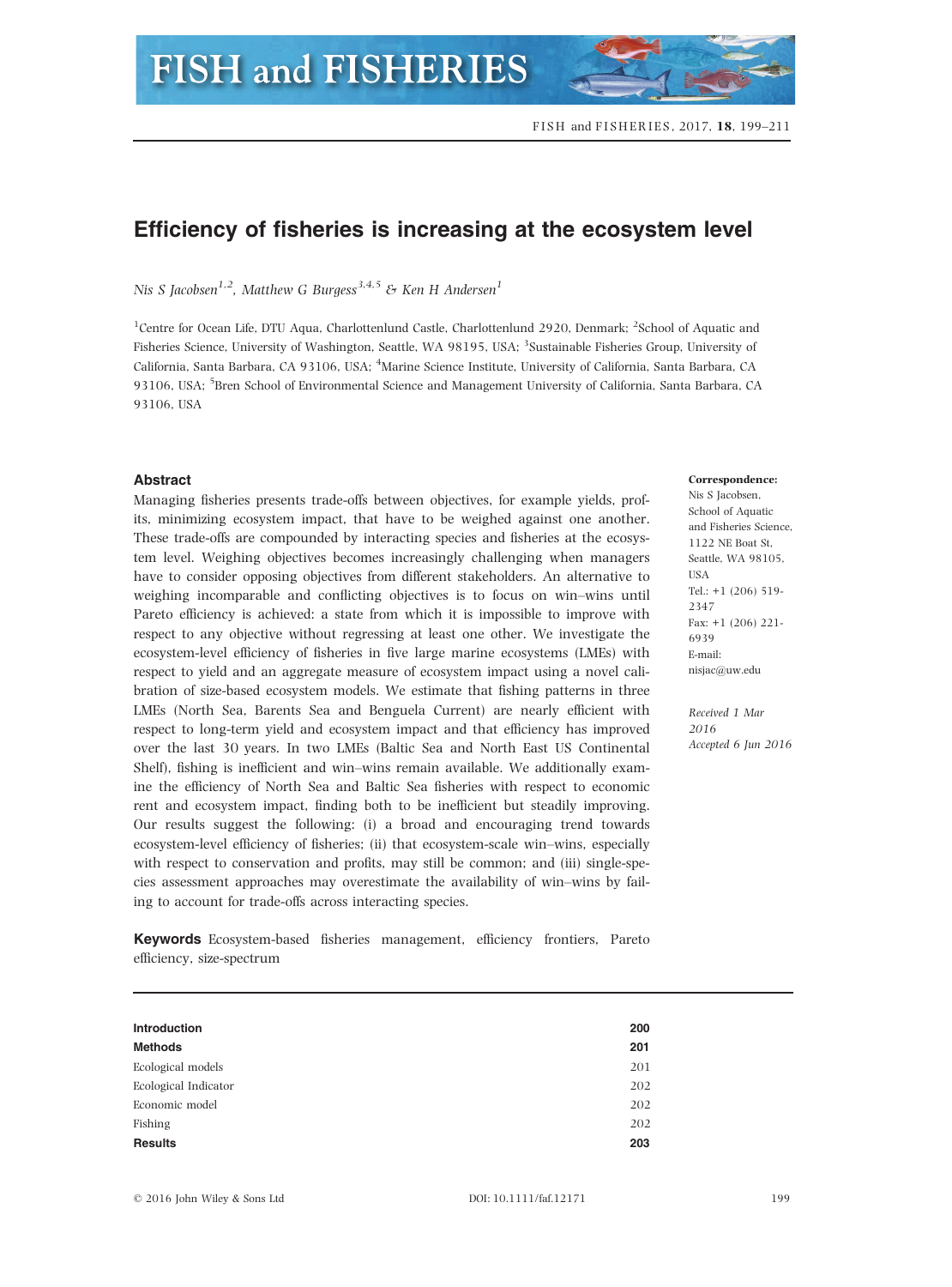| Calibration                       | 203 |
|-----------------------------------|-----|
|                                   |     |
| Yield and ecosystem state         | 203 |
| Economic rent and ecosystem state | 205 |
| <b>Discussion</b>                 | 206 |
| Moving towards the frontier       | 208 |
| Models and calibration            | 208 |
| Applications and Conclusions      | 208 |
| <b>Acknowledgements</b>           | 209 |
| <b>References</b>                 | 209 |
| <b>Supporting Information</b>     | 210 |
|                                   |     |

## Introduction

Ecosystem-based fisheries management (EBFM) mandates an accountancy of direct and indirect effects of fishing on marine populations (Pikitch et al. 2004). Although this has been recognized for many years, implementation of EBFM has been slow (Skern-Mauritzen et al. 2016), and terms of reference for multispecies management are largely unresolved, despite recent progress (Patrick and Link 2015). In seeking to define terms of reference for an EBFM, one of the central challenges is defining the objectives.

Like most resource management problems, fisheries management has myriad objectives. Most of these fall within the 'triple bottom line' of economic, ecological and social objectives (Halpern et al. 2013), which are challenging to weigh against one another because there are trade-offs; that is improvement on one objective may come at the cost of another. Single-species management often avoids this challenge by targeting maximum sustainable yield (MSY) or maximum economic yield (MEY), which lead to biomass depletions that are widely perceived as acceptable (Hilborn et al. 2015). However, the complexity of trade-offs is significantly amplified in multispecies frameworks (Link 2002; Pikitch et al. 2004; Andersen et al. 2015), and this has sometimes led to conflicting management advice. For example, some studies have recommended reducing fishing pressure on forage fish to protect yields of valuable predator species (e.g. Smith et al. 2011), while other studies (sometimes using the same models) have recommended increasing fishing pressure on forage fish to boost yields and maintain the ecosystem structure (e.g. Garcia et al. (2012); see Rice and Duplisea (2014) for a review of this debate).

Without needing to weigh different objectives against one another, scientists and managers can target Pareto efficiency – a state from which it is impossible to improve with respect to any objective without regressing with respect to at least one other. Trade-offs between objectives are then measured by the efficiency frontier – the set of all possible outcomes that are Pareto efficient (see Polasky et al. (2005, 2008); Lester et al. (2010, 2013); White et al. (2012); Halpern et al. (2013); Rassweiler et al. (2014) for examples of such analyses in various resource management contexts). If the current state of a particular ecosystem is found to be inefficient with respect to its objectives, then it is possible to improve on one or more simultaneously (e.g. Polasky et al.(2008)), leading to a 'win–win' situation that can be relatively uncontroversially targeted by management (Carpenter et al. 2009).

Efficiency frontier frameworks have become increasingly common in quantifying trade-offs in marine spatial planning (Lester et al. 2010, 2013; White et al. 2012; Halpern et al. 2013; Rassweiler et al. 2014), but have only sporadically been used to quantify trade-offs between broad fisheries management objectives at the scale of large marine ecosystems (LME) (e.g. Cheung and Sumaila 2008). Here, we quantify trade-offs among yield, profit and ecosystem conservation objectives in five LMEs bordering three continents: the North Sea, the Baltic Sea, the Barents Sea, the Benguela Current and the North East US Continental Shelf (NEUSCS) (Fig. 1). To this end, we develop a novel calibration method for size-spectrum models that allows us to explore the effect of fishing different parts of the ecosystems. We use the calibrated models to simulate the efficiency frontier for each system and show how ecosystem exploitation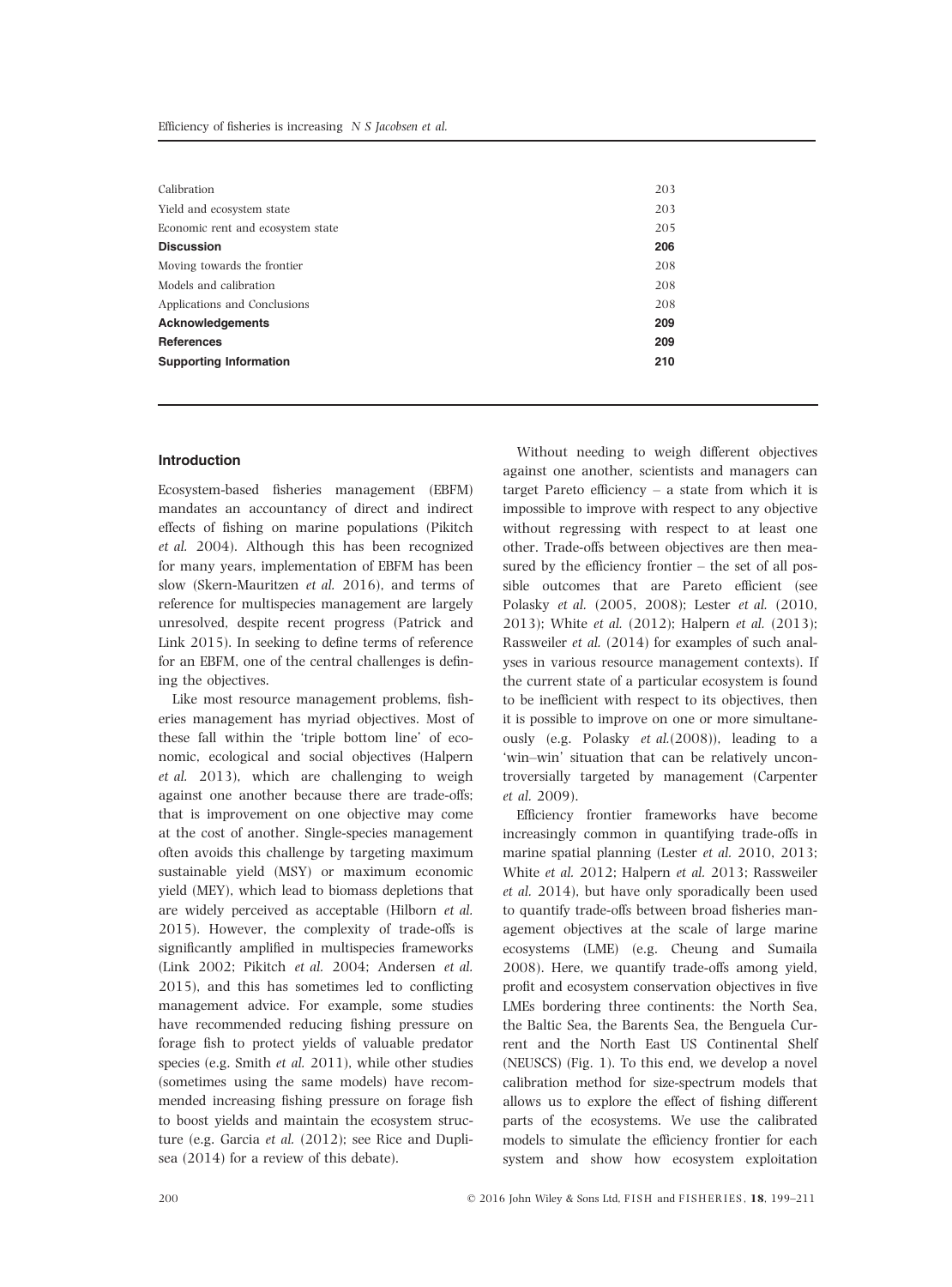

Figure 1 The five modelled large marine ecosystems (a) the North Sea, (b) North East US Continental Shelf, (c) Barents Sea, (d) Baltic Sea and (e) Benguela Current with their predicted Sheldon spectra from the calibrated models in equilibrium (corresponding to average spawning biomass over the period 1992–2002).

patterns in most cases seem to be approaching the frontier. Additionally, we project the exploitation patterns required to reach the frontier and compare them to the most recent ones.

# Methods

#### Ecological models

We use size-spectrum models to calculate the efficiency frontiers in the considered LMEs. Size-spectrum models are based on individual-level processes and therefore have the advantage that most of the parameters can be derived from metabolic theory (Brown et al. 2004) or cross-species analysis (Hartvig et al. 2011). The models are based on a combination of the process of big individuals eating smaller ones (Ursin 1973) leading to predation mortality on prey and available energy for predators, and a bioenergetic submodel that links the available energy for growth and reproduction to the asymptotic size of predator species. Specifically, we apply the size-spectrum framework from Hartvig et al. (2011) and reviewed in Andersen et al. (2016), while we use

the RAM stock assessment database to calibrate the models to observed biomass distributions of commercially exploited fish stocks (Ricard et al. 2012). Stocks that are not commercially exploited as well as lower trophic level species are included as a background spectrum that provides additional food (up to 20 g). The background spectrum is not included in the calculation of the total yield and the impact of fishing. For full model description and calibrations, see Appendices A, B, C and D.

We use LMEs as the study areas to create the models. LMEs are potentially large enough to justify ignoring migration effects for most species, while at the same time having sufficient spatial overlap between species to model interactions. We focus on a five different LMEs (Fig. 1): the North Sea, the Baltic Sea, the Barents Sea, the Benguela Current and the North East US Continental Shelf (NEUSCS). The LMEs represent different attributes, that is few species (Baltic Sea), high latitude (Barents Sea), high-exploitation temperate system (North Sea), upwelling (Benguela Current) and species-rich (NEUSCS). These systems were chosen as representatives as the number of stock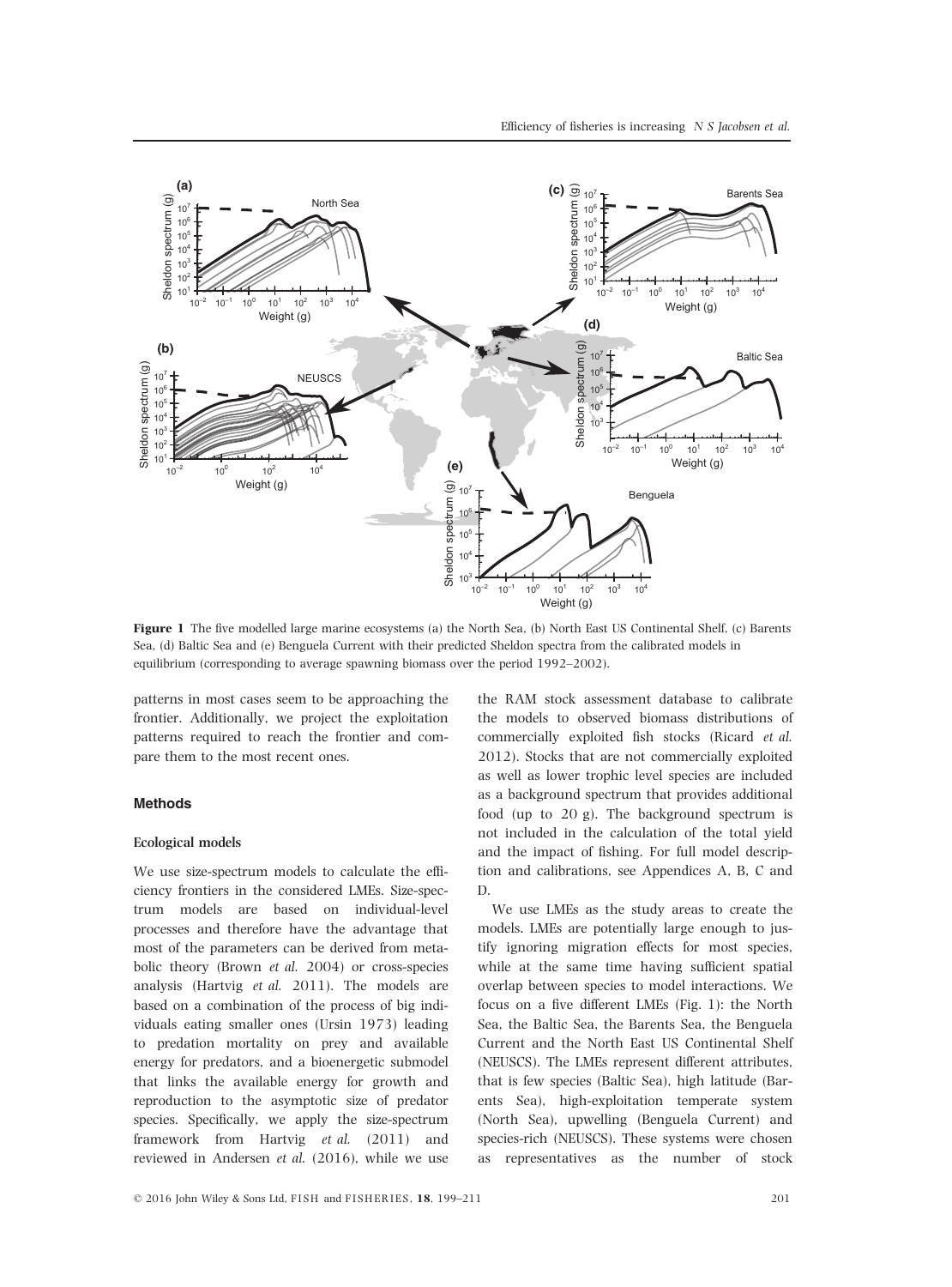assessments within them are sufficient to perform meaningful multispecies calibrations. In this respect, they represent sample of exploited ecosystems biased towards fully exploited, well-managed ecosystems.

We calibrate the models to average spawning biomass and fishing mortality in the period 1992– 2002. This period is chosen as it is covered by most assessments (with limited gaps) from the LMEs. We validate the models by comparing projected biomass, mortality, growth and catches to observations from the calibration time period (Figures D1–D5) and by looking at the temporal spawner biomass distributions 10 years outside the time period (i.e. 10 years before and 10 years after (Figures C1–C6)). The biomass size distributions under equilibrium are visualized as 'Sheldon spectra', which are proportional to a histogram of biomasses in log widths (Fig. 1).

## Ecological indicator

We use a custom indicator of ecosystem impact of fishing, denoted I, that aggregates a measure of depletion of all species relative to their unfished abundance. The unfished abundance is calculated at equilibrium by setting  $F = 0$  for all species in the system. The goal is to describe community structure and diversity relatively to the unfished community, which is recognized to be important for ecosystem services and function (Odum et al. 1971; Cardinale et al. 2012). The indicator is increasingly penalised when any species drops below 20% of its unfished spawner biomass (Fig. 2):



Figure 2 The indicator used to assess the state of a single species; the ecological indicator is calculated by averaging over all species. The indicator is scaled such that  $I_i$  becomes negative when spawning stock biomass  $B_i$  is less than 20% (dotted horizontal line) of the unexploited biomass,  $B_{i,0}$  (dashed vertical line).

$$
I = \frac{1}{n} \sum_{i} 1 - \tau^{-\frac{B_{F,l}}{B_{0,l}}(-0.2)}
$$
(1)

where  $\tau$  is a parameter determining the sensitivity of I to depletion.  $B_{F,i}$  is the spawner biomass of species *i* in the fished scenario and  $B_{0,i}$  is the spawner biomass in the unfished scenario, and *n* is the total number of species. The parameter  $I$  is largest in undisturbed systems, that is when  $B_F = B_0$  for all species, and thereby provides an index measure of ecological state; large values of I are interpreted in our framework as better ecological outcomes. Qualitative results concerning efficiency are robust towards changes in  $\tau$ (Appendix G); we hereafter use  $\tau = 100$ .

## Economic model

We additionally use a simple economic model to calculate the rent of the fisheries in the North Sea and the Baltic Sea (See Andersen et al. 2015 for model assumptions and parameter values), based on prices in the Danish fishery. The model calculates resource rent,  $r_i$  of the ith species as

$$
r_i = \int_0^{W_{\infty,i}} Y_i(w)p(w)dw - C_i \tag{2}
$$

where  $p(w)$  is the price per weight, defined as p  $(w) = a_p W^c$  and the cost is  $C_i = a_c F_0 W^b_{\infty,i}$ .  $Y_i$  is the yield and  $W_{\infty,i}$  the asymptotic weight. The parameter  $a_c$  is scaled such that the fishery operation under the equilibrium used for fitting is marginally profitable (Figure E1).

#### Fishing

We model fishing assuming trawl selectivity for each species, where fish are gradually selected with a 50% selection at  $0.1W_{\infty}$  for all species. We calculate the exploitation needed to reach maximum sustainable yield  $(F_{\text{MSY}})$  for each species by iteratively changing the input fishing mortality until maximum yield is reached under equilibrium. The other species in the systems are fished with a constant mortality during this calculation. We test the impact of these simplifying assumptions by comparing the simulated  $F_{\text{MSY}}$  with the ones estimated in the stock assessments (Appendix D).

To estimate the efficiency frontiers, we model fishing as a combination of three fleets in each LME. The fleets target small, medium or large fish (see Table F1). The fleets correspond roughly to a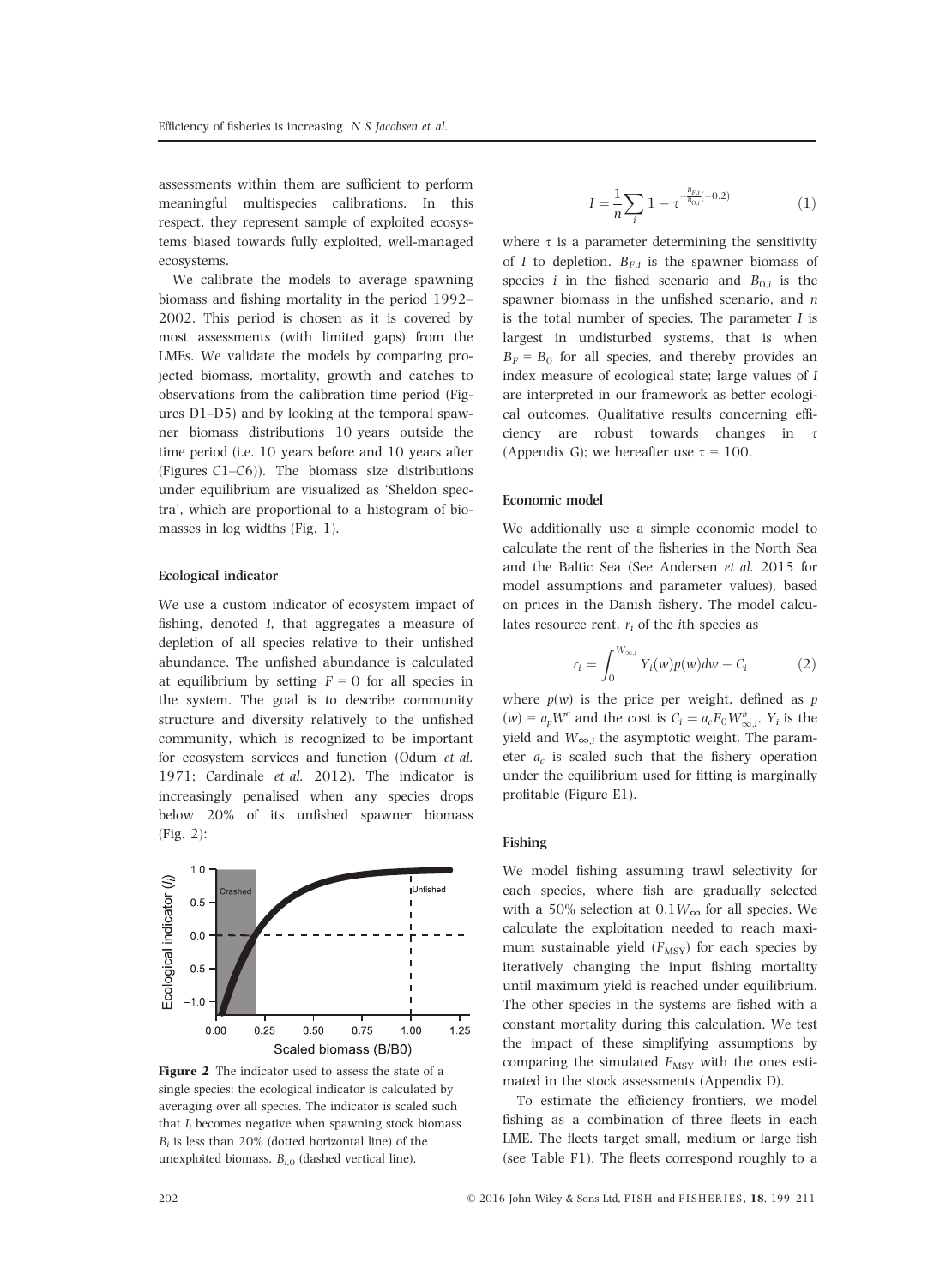'forage fishery' (small,  $W_{\infty}$  < 1500g), a 'pelagic fishery' (medium,  $1500 \leq W_{\infty} \leq 10000g$ ) and a 'demersal fishery' (large,  $W_{\infty} > 10000g$ ) (Andersen et al. 2015). By calculating all combinations of fishing mortalities in the three fleets (upper bound of  $2F_{\text{MSY,i}}$ , we characterize the trade-off spaces between total yield and I, and total rent (profit) and I across the ecosystems. The efficiency frontier for each set of objectives (yield-ecological indicator (I), profit-ecological indicator) is the set of equilibrium outcomes beyond which it is impossible to improve on one objective without regressing on the other. We use an equilibrium-based measure of efficiency instead of a transient measure, because it is possible to transiently have combinations of yield or profit and ecosystem state that are impossible to achieve at equilibrium (because they are unsustainable, e.g. when starting from a high abundance and employing a high fishing mortality). We find transient yield-ecosystem state combinations outside the equilibrium efficiency frontier in the Barents Sea, for example (Fig. 3). Defining efficiency in reference to these unsustainable outcomes would be misleading.

The efficiency of a particular fishing pattern is evaluated by comparing the outcomes it would produce with all other possible outcomes. Here, we present the fishing patterns that are Pareto efficient (Fig. 3). We also quantify hind-casted yields, profits and ecological indicator (I)-values from 1980 to 2010 by simulating the ecosystems forced by observed fishing patterns (Fig. 3).

We measure trends in efficiency (with respect to conservation and yields or profits) by comparing: (i) the equilibrium state that would have resulted from the average fishing mortality from 1980 to 1985 in perpetuity (the value is averaged in the beginning to avoid sensitivity to developing fisheries at that time period) and (ii) the equilibrium state that would result from fishing mortalities in most recent management (year 2010) in perpetuity. Comparing these equilibrium states measures both the direction and magnitude of the trend in fishing patterns within the ecosystem state-yield/ profit trade-off spaces (Fig. 3).

## **Results**

## Calibration

The calibrated models predict the average spawning biomass distributions in the five LMEs accurately

(Figures D1-5ab). The emergent growth rates of individuals correspond closely to the observations (Figures D1-5b), but with some exceptions, for example in the North Sea the modelled growth is marginally slower than observed growth (Figure D7). Other observed rates (natural mortality and  $F_{\text{MSY}}$ ) also show patterns close to the observed ones, although with some variation among the LMEs.

The temporal trends (both within and outside the calibrated time period) correspond strikingly well to the estimated biomass trend from the assessments, considering that the only external driver is changes in fishing mortality (Figures C1-6). For some species, smaller species in particular, fluctuations are not fully captured in the models (see e.g. Benguela Current anchovy, Engraulis capensis, Engraulidae). This is to be expected as fluctuations in shorter lived species are driven partly by environmental variability that is not resolved by the model.

#### Yield and ecosystem state

We estimate that the fisheries in the North Sea, the Benguela Current and the Barents Sea LMEs were operating close to the efficiency frontier with respect to yield and ecological state (Fig. 3, a, c, d). Over the 1980–2010 period, changes in fishing patterns in each of the three LMEs led to a reduction in long-term ecological impact by our measure (I) at the expense of a decrease in long-term yield (Fig. 3). Fishing patterns in the North Sea and Barents Sea did not change in their average distance from the long-term efficiency frontier, whereas fishing patterns in the Benguela Current moved closer to the frontier – implying projected improvements in both yield and ecosystem state (I).

Conversely, fishery outcomes in the North East US Continental Shelf and the Baltic Sea were inefficient with respect to yield and ecological state. We project that these LMEs have potential to increase yield over twofold without negatively impacting ecological state (by our metric, I). They could also improve I significantly (from  $\approx 0.55$  to  $\approx 0.90$ ) without compromising yield. The increase in  $I$  in these two systems can be achieved by rebuilding stocks with lower exploitation rates than is employed in most recent year (Fig. 4). In the last year, considered all fleets (small, medium and large) are overfishing and cause some species to go below 20% of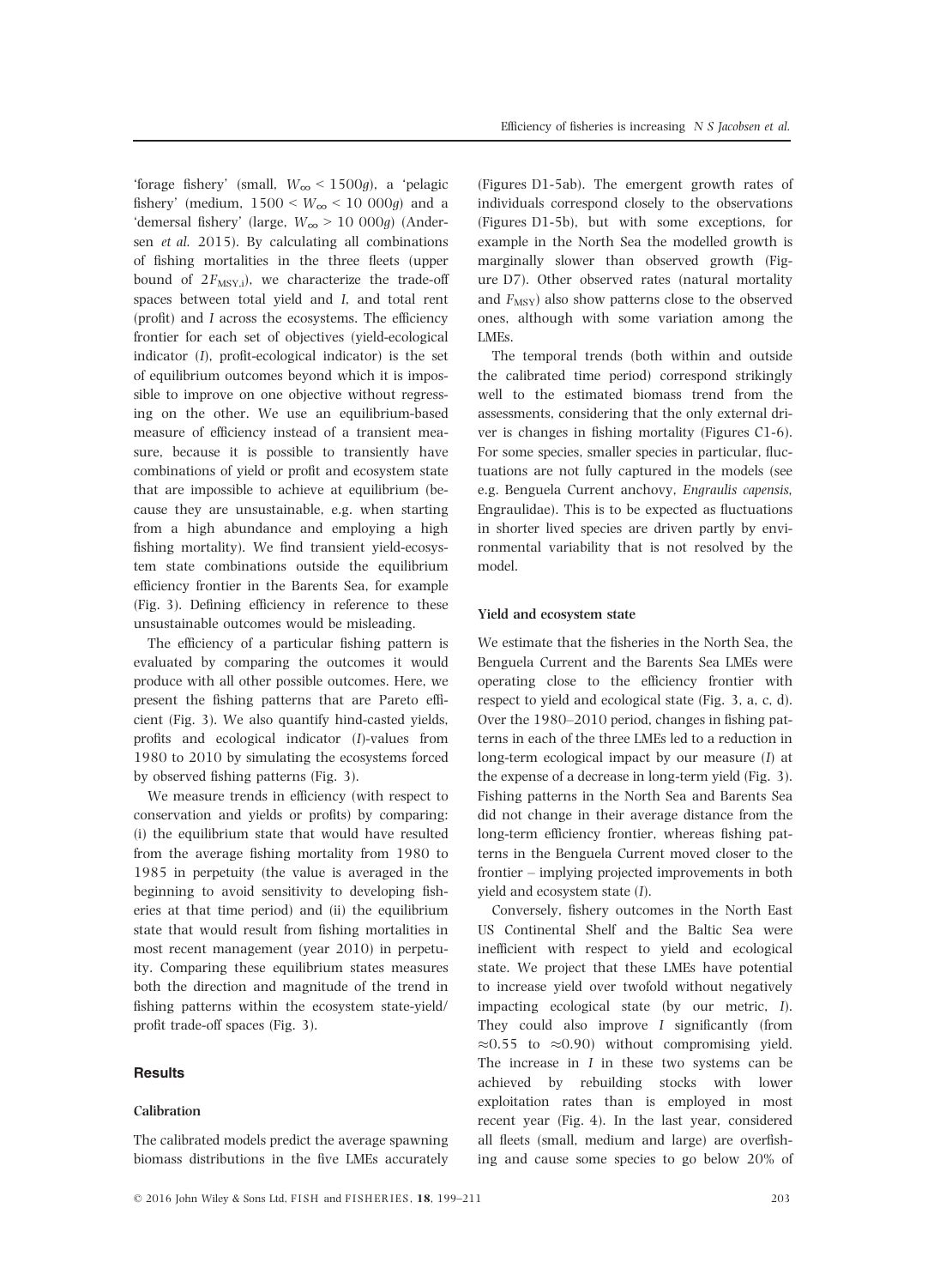

Figure 3 Yield and ecology state efficiency frontiers of five large marine ecosystems. The red line is the frontier and grey point represents all species fished at maximum sustainable yield for each species individually. The black line with dots shows the temporal movement of the systems (from 1980 to 2010). The grey arrow denotes the change in management from 1980–1985 to 2010 by calculating the equilibrium solutions using the average fishing mortalities from those years, respectively. Grey shaded area is the trade-off area that not attainable in the long term; systems may enter this area, but only in a transient. [Color figure can be viewed at<wileyonlinelibrary.com>]

the unfished spawning biomass which increasingly penalizes I. The observed temporal changes in fishing patterns in both systems would result in minor changes in equilibrium yield, with some improvement of ecological state in the NEUSCS (Fig. 3b, e).

The fishing mortality that leads to maximum sustainable yield for each species individually (single-species management) is only efficient with respect to yield and ecological state in the North Sea, although it is an improvement over the 2010 fishing pattern in the NEUSCS (Fig. 3).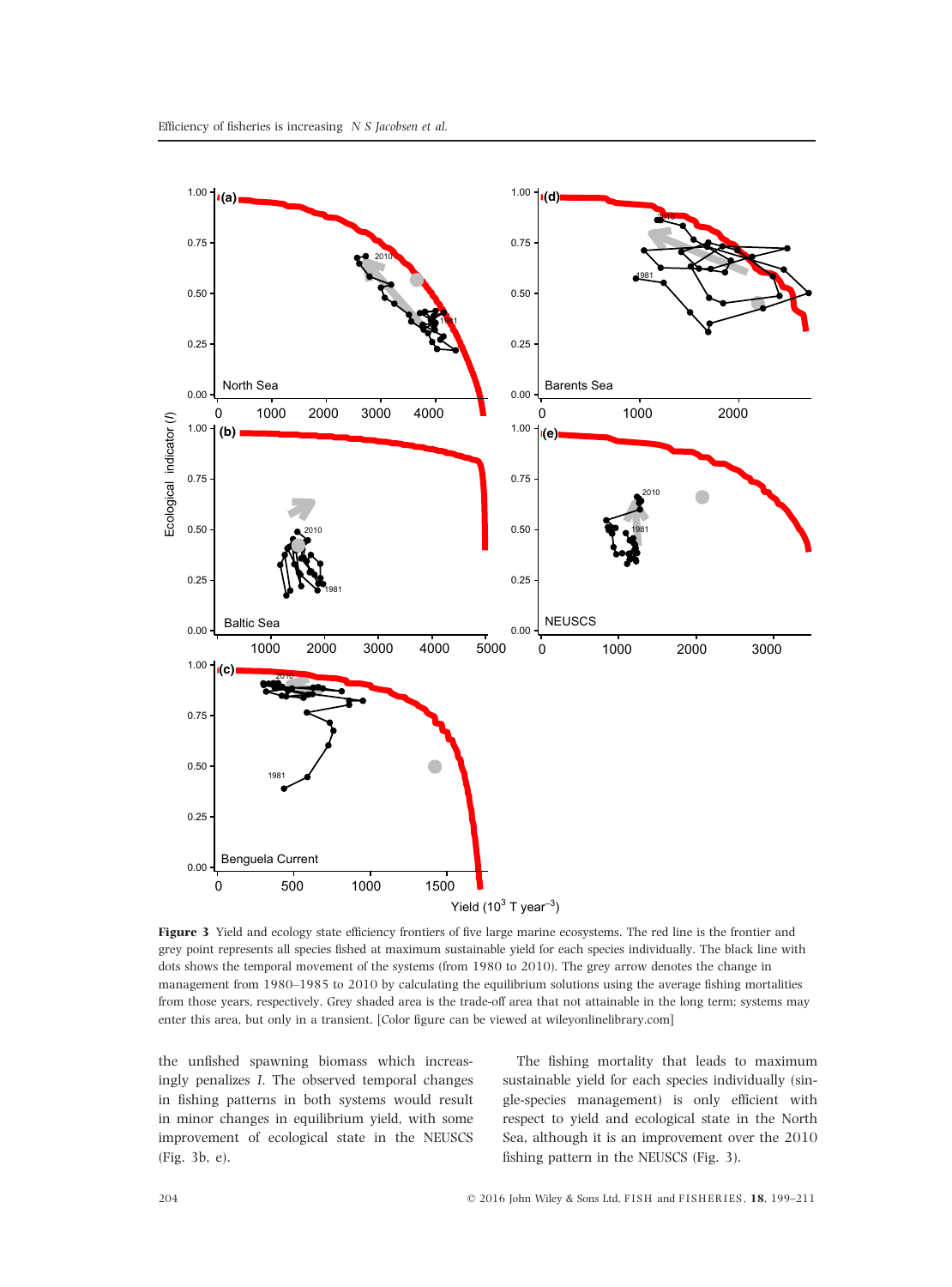

Figure 4 Exploitation rate (mean yield per biomass, yield/biomass, for small, large and medium species) at the efficiency frontiers as a function of yield (1 mill. metric tonnes per year). The lines are smoothed by a loess function. Line thickness indicates fleets targeting small, medium or large species. 2010 exploitation pressure and total yield in equilibrium is denoted by the open circles (small, medium, large, for small, medium and large fleets, respectively).

The exploitation patterns required to reach the efficiency frontier involve exploitation of all species included in the analysis (Fig. 4). The fishing pattern at the frontier varies among LMEs, particularly related to the exploitation of the small species: in most systems small species should be more highly exploited to reach the frontier. This is not the case in the Barents Sea, however, where the small species (capelin, Mallotus villosus, Osmeridae) is less tolerant to depletion, possibly due to being the dominant prey fish included in the model. The highest yields on the efficiency frontier in four of five systems (all except NEUSCS) are achieved by employing a high fishing mortality on the large species and utilizing the release of predation on smaller species, which increases their productivity.

All of the ecosystems could maintain their current yield and increase I by redistributing their exploitation patterns (Figs 3 and 4); or alternatively increase yield without further structural changes to the ecosystem (Fig. 3). The North Sea has the potential to move closer to the frontier with a slight increase in the exploitation of small fish and a slight decrease in the exploitation of large species. (Fig. 4a, circles vs. lines). Efficiency gains are achievable in the Baltic Sea and NEUSCS by decreasing exploitation of all three fleets which achieves the same total yield while increasing I (Fig. 4a and e). In the Benguela Current, yields could be kept constant with less effort directed towards large species. The Barents Sea has potential to increase I without compromising yield by lowering the fishing mortality of small species.

#### Economic rent and ecosystem state

In examining the efficiency frontiers for the North Sea and Baltic Sea with respect to economic rent instead of yield, we focus on the years 2000– 2010, as the price data used for the model are from this decade (Fig. 5). We project that both systems have a scope for  $\approx 30\%$  rent increase using a more rent-oriented distribution of fishing mortalities. This emphasizes the difference between maximizing biomass yields and economic yields: The North Sea was performing close to the yield-efficiency frontier in this time period, whereas the economy–efficiency frontier has ample scope for improvement. However, we also find evidence for steady improvement in the efficiency of the fishing patterns in these LMEs over the last decade, which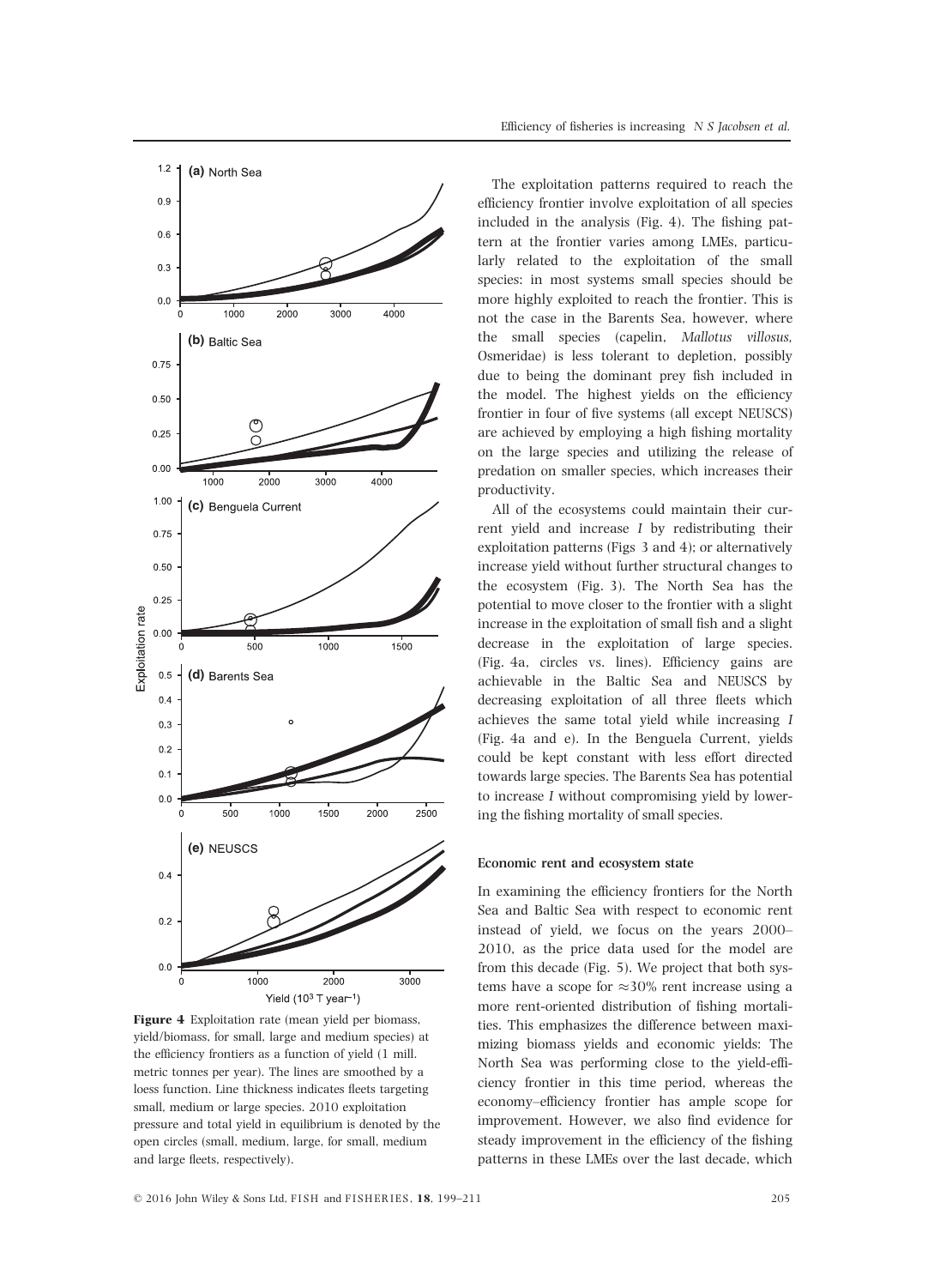

Figure 5 The economic efficiency frontier of the North Sea and the Baltic Sea. The red line is the efficiency frontier between 2000 and 2010. The grey arrow shows the average direction since year 2000; both systems have increased their total rent, while improving ecological state. [Color figure can be viewed at<wileyonlinelibrary.com>]

we predict to increase both their total rent as well and our indicator (I) of ecosystem state.

Single-species MSY management targets would not be efficient with respect to rent and ecosystem state in either of these two LMEs. In principle, this is not surprising: MSY management targets yield and neither profits nor ecosystem state per se. In a single-species model where  $B_{\text{MSY}} < B_{\text{MEY}}$ , MSY management would also not be efficient with respect to profits and ecological state (by our measure, I). However, the degree of inefficiency of MSY management with respect to profits and I is noteworthy (Fig. 5), by showing a large potential for win–wins in both systems. MSY management is inefficient because less fishing effort is required to reach the economic frontier (Fig. 6) than the yield frontier (Fig. 4). An increase in fishing effort is additionally included in the cost function (eq. 2), and thus, the higher fishing mortality produces an increase in costs for fishing operations. This is similar to the single-species case (where generally  $F_{\text{MEV}} < F_{\text{MSY}}$ ).

The fishing patterns leading to the efficiency frontier with respect to profits and ecosystem state in the Baltic Sea are surprisingly similar to the patterns needed to reach the yield-ecosystem state efficiency frontier (Fig. 6), but with more moderate exploitation rates. The efficient fishing patterns include fishing all three species (sprat (Sprattus sprattus, Clupeidae), herring (Clupea harengus, Clupeidae) and cod (Gadus morhua, Gadidae)) in the system. In the case of the North Sea, the profitecosystem state frontier is achieved by exploiting medium and large fish very moderately, while maintaining lower exploitation on the small species. As the larger fish get more exploited, there is also the possibility to gain profit from catching small fish (sprat, sandeel (Ammodytes marinus, Ammodytidae), Norway pout (Trisopterus esmarkii, Gadidae) and herring).

#### **Discussion**

Here, we demonstrate the utility of Pareto efficiency as a concept for navigating multi-objective



Figure 6 Exploitation rate (mean yield/biomass for small, large and medium species) used for the economic efficiency frontiers. The lines are smoothed by a loess function. Line thickness indicates fleets targeting small medium or large species. Circles indicate the equilibrium total yield of running 2010 exploitation (small, medium and large circle circumference denotes fleets of that size).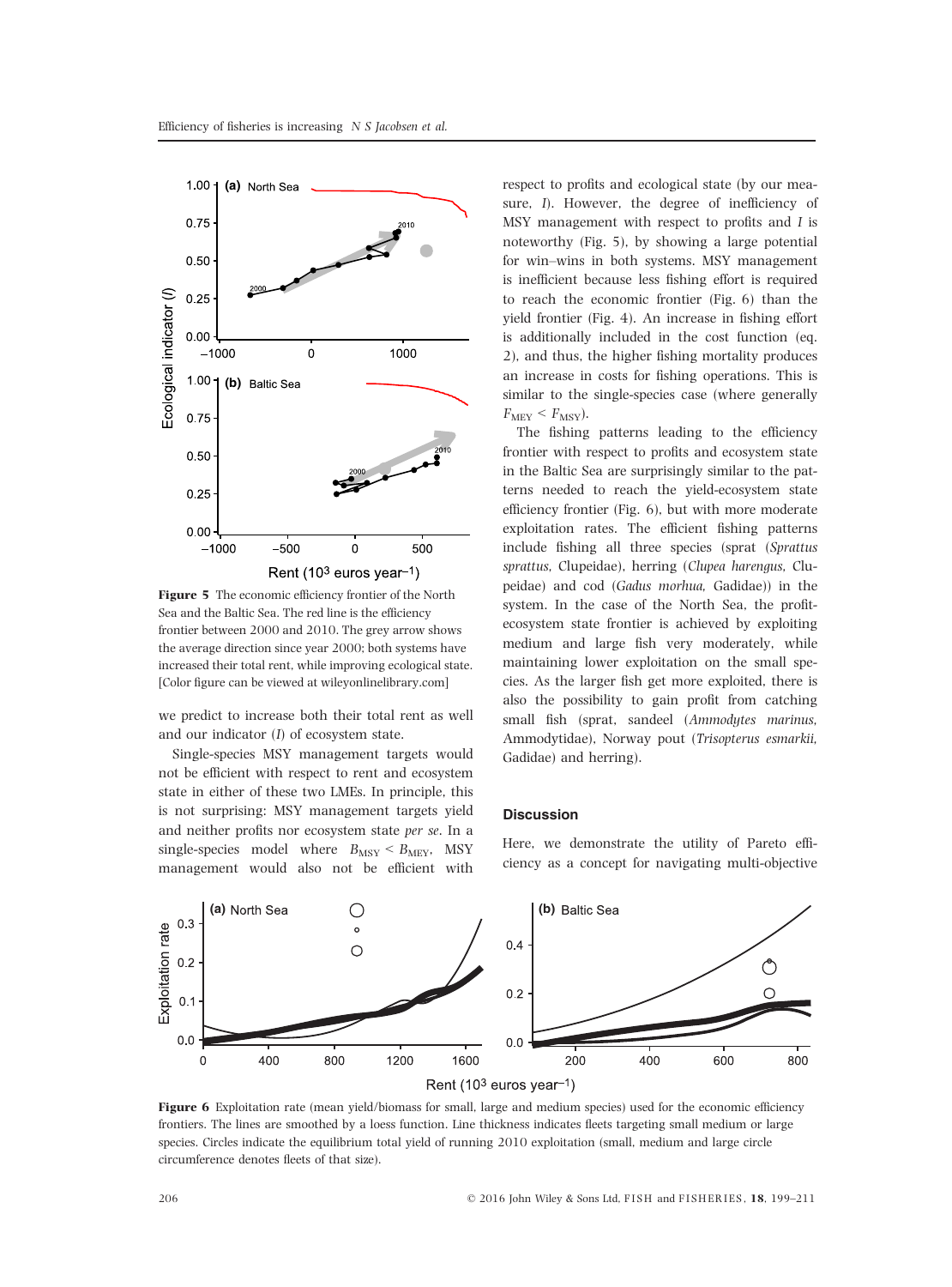trade-offs in ecosystem-based fisheries management. Efficiency frontiers can be directly applied to investigate the long-term efficiency of fishing patterns in aquatic ecosystems with respect to multiple objectives in systems with interacting species. We suggest that assessing Pareto efficiency with respect to key objectives as an essential part of a management strategy evaluation (Smith et al. 1999). Efficiency frontiers and trade-off analyses are already widely used in this manner in both terrestrial and marine spatial planning, for example Polasky et al. (2008) and Rassweiler et al. (2014).

We find positive trends over time in the ecosystem-level efficiency of fisheries, with respect to our measure of ecosystem state and both yield and profits, in all of the LMEs examined. With respect to yield and ecosystem state, ecosystem-level fishing patterns have either moved closer to the efficiency frontier (Baltic Sea, NEUSCS and Benguela Current, Fig. 3) or moved along the frontier towards better long-term ecosystem states and 20– 30% lower long-term yields (North Sea and Barents Sea, Fig. 3). The former LMEs therefore have scope for further yield-ecosystem state win–wins, as they have not yet reached the efficiency frontier. We also find that the economic efficiency of both the North Sea and the Baltic Sea has been increasing over the last decade and now exhibits positive rent on the ecosystem scale, albeit with sizeable win–wins remaining.

Our results provide cause for optimism, like other recent studies finding evidence of improvements in the management of assessed stocks (Hilborn and Ovando 2014), although certainly not complacency. In particular, we find evidence for sizeable profit-conservation win–wins in the North Sea and Baltic Sea LMEs, which could be realized by fishing less and redistributing fishing pressure across species to better account for indirect effects of fishing across species. This line of reasoning has parallels to recent calls for more holistic fishing patterns: (i) 'balanced harvesting' (e.g. Zhou et al. 2010; Garcia et al. 2012) – fishing all ecosystem components in proportion to their productivity – or (ii) protecting 'forage fish' to increase food web stability and predator yields (Smith et al. 2011; Pikitch et al. 2014; Essington and Munch 2014); so it is worth briefly highlighting the nuances.

First, the fishing patterns required to reach the efficiency frontier do not conform to a universal balanced pattern (Figs 4 and 6), and the economic

analysis specifically targets some of issues related to balanced harvesting by accounting for size specific price differences (Burgess *et al.* 2015). Balanced harvesting could perhaps be an improvement from the status quo with respect to yield and conservation (Jacobsen et al. 2014; Zhou et al. 2015). Second, in contrast to some calls for balanced harvesting, we only analyse alternate fishing patterns among already commercially exploited species; thus, implementing recommendations arising from our analyses would not necessarily require a large change to the current management system or fishing technologies (e.g. Reid et al. 2016). Third, our models suggest in some LMEs that efficiency can be improved by slightly increasing exploitation on some forage fish (e.g. in the North Sea or the economic frontier in the Baltic Sea), in contrast to previous calls to reduce fishing on forage fish (e.g. Smith et al. 2011). This discrepancy may be system-specific and may in part be due to size-based models taking ontogenetic ecological changes (e.g. adult forage fish competing with juvenile predators, see e.g. Jacobsen et al. (2016) and Essington and Munch (2014)) into account that other ecosystem models do not, discussed in more detail below; in either case it merits further study. However, our results are in agreement with both balanced harvesting studies and studies suggesting the protection of forage fish in the general suggestion of adjusting ecosystem-level fishing patterns to better account for ecologically driven externalities across fisheries. Finally, we note that the cause for optimism found here does not necessarily extend to all exploited ecosystems. The examined sample is heavily biased towards fully exploited, well-managed systems.

We find that single-species MSY management, by failing to account for ecologically mediated indirect effects of fishing, is likely to perform inefficiently with respect to yields, economic rents and ecosystem impact. This is not a surprising result; it is well-known that fishing has important indirect effects in an ecosystem context, especially through food chains (Frank et al. 2005; Walters et al. 2005; Andersen et al. 2015). Forage fish stocks, for example, provide significant biological and economic supporting services to higher-trophic-level fisheries (Smith et al. 2011; Pikitch et al. 2014; Plaganyi and Essington 2014). Conversely, depletion of species higher in the food chain can increase the yields of prey fisheries through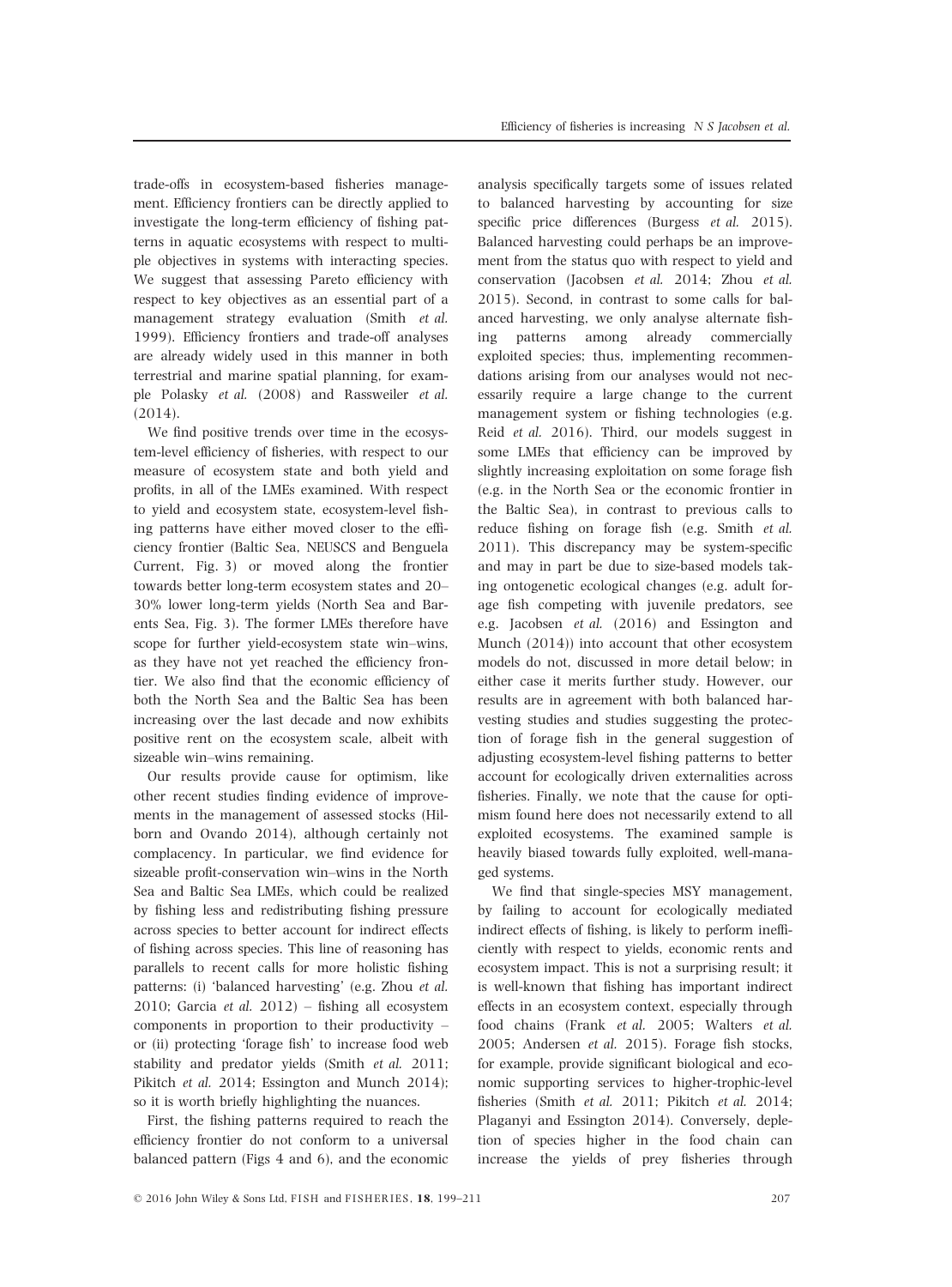predator release (Rice and Gislason 1996; Daan et al. 2005; Matsuda and Abrams 2006).

#### Moving towards the frontier

Efficiency frontier analyses not only identify what combinations of outcomes are possible, but also provide specific suggestions for how to get there. In our analysis, the direction of change in the fishing pattern projected to promote efficiency can be derived from Figs 4 and 6 (for yields and ecosystem impact, and economic rents and ecosystem impact, respectively). For example, our results suggest that efficiency could be increased in the North Sea and Baltic Sea, with respect to economic rents and ecosystem impact, by reducing fishing pressure on most stocks. In the Baltic Sea, economic efficiency is obtained with exploitation relatively higher on sprat than on other species, as sprat can interact with younger life stages of cod (a commercially valuable stock) through competition and predation (Van Leeuwen et al. 2008; Köster et al. 2009).

Because the recommendations of efficiency frontier analyses are almost always derived from models, it is also important to consider implementation challenges that are unaccounted for (and also to subject the recommendations to scrutiny from other lines of evidence). For example, in Polasky et al.'s (2008) analysis of land use for biodiversity and economic returns, many of the efficient landuse patterns would require moving large residential areas and other drastic and likely infeasible interventions. Often the practical utility of the efficiency frontier analysis is demonstrating the mere existence of win–wins and the general direction management needs to move in to realize them (which can motivate policymakers and stakeholders), rather than providing an accurate estimate of the magnitude of what can be realistically achieved. In our analysis, the notion of increasing fishing pressure on Baltic Sea sprat, for example, could be both scientifically and politically contentious, given that it is currently estimated (by single-species assessments) to be experiencing mild overfishing (although not overfished). Thus, this recommendation would likely (and rightly) be subjected to rigorous scrutiny and debate before being implemented. The recommendation to reduce fishing pressure on other stocks would likely be less scientifically contentious but could nonetheless face political barriers (Österblom  $et$   $dl$ , 2010).

Charles et al.(2015) and Reid et al. (2016) discuss similar implementation challenges in more detail in the context of implementing balanced harvesting. In general, implementing changes to ecosystem-level fishing patterns could face myriad technological challenges (especially in multispecies fisheries with non-selective gears) and institutional challenges, which merit consideration.

## Models and calibration

The results should be interpreted in light of the simplifying assumptions within the model: (i) feeding interactions are determined by individual size only and not by species-specific preferences. The remarkably good performance of the calibrated model confirms that this assumption captures the major part of the actual interactions (Figure C1–C6). (ii) The models only resolves assessed stocks within a LME and thereby does not represent rare and potentially vulnerable species such as elasmobranchs captured as by-catch or in mixed fisheries (Stevens et al. 2000), which are of little commercial interest. These species are therefore not part of the ecological indicator and have to be considered separately; (iii) the bioeconomic model is calibrated such that the rent in the equilibrium state in the North Sea is close to zero following Andersen et al. (2015). This calibration procedure does not give a precise estimate of the economic rent of the two systems, but it does not influence the direction and the distance to the economic frontier. The models applied here should be perceived as 'strategic ecosystem models' that aid in the long-term development of fishing patterns in ecosystems and act as a supplement to tactical assessment models (Collie et al. 2014).

#### Applications and conclusions

The implementation of ecosystem-based fisheries management has been discussed for decades, but it is evident that the path to get there is difficult (Skern-Mauritzen et al. 2016). One of the crucial steps to implementing EBFM is developing strategies that consider trophic interactions, climate and human impacts from a tactical perspective (Collie et al. 2014; Plagányi et al. 2014). Instead of proposing a strategy a priori that should guide fisheries management efficiently, the methods presented here provide a framework to investigate which strategies optimize desired objectives and what the associated trade-offs are. All objectives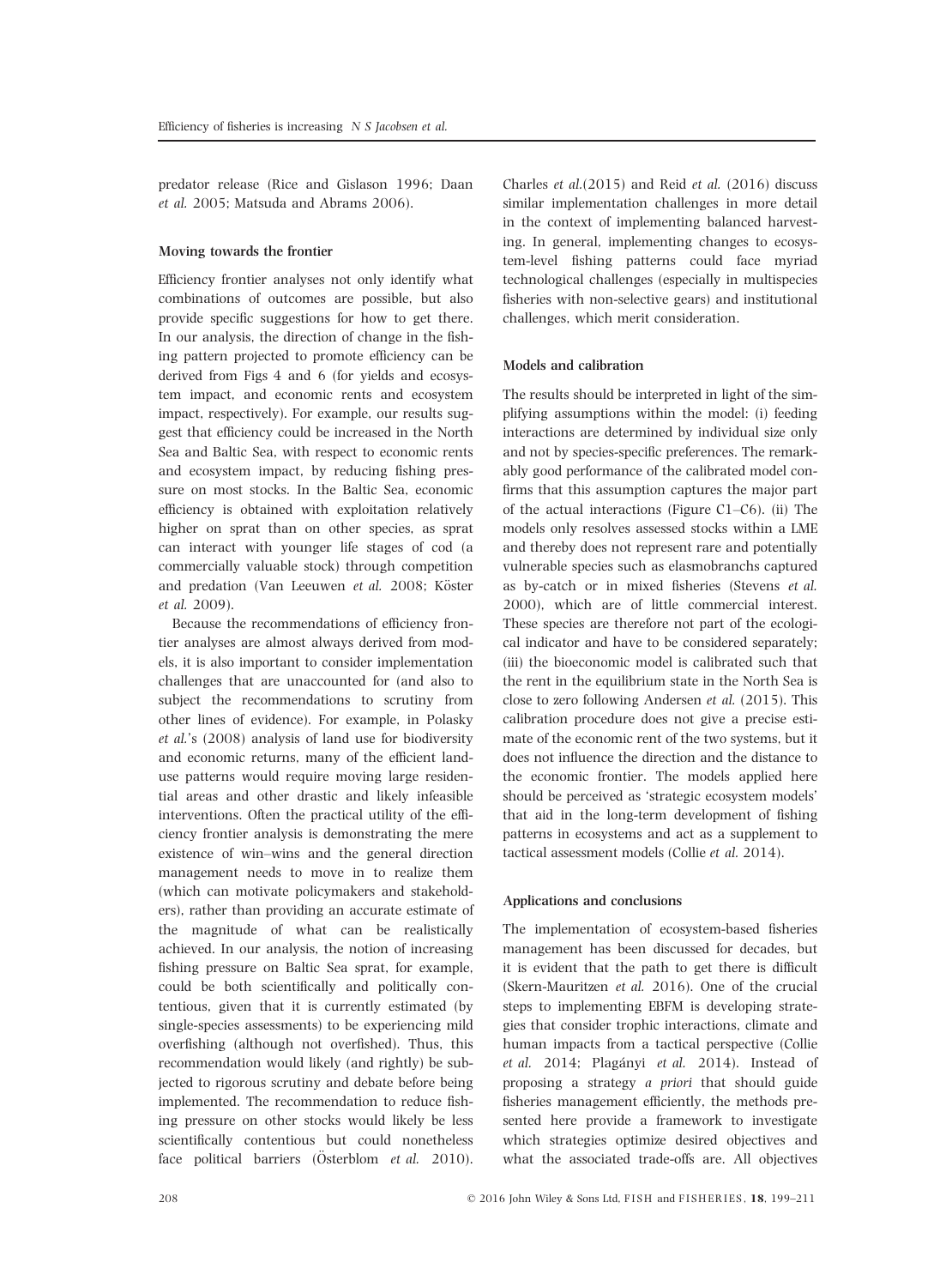cannot be optimized simultaneously, as some objectives will be inherently conflicting (Link 2002; Andersen et al. 2015).

We suggest using Pareto efficiency as a concept to guide management of exploited populations with conflicting objectives. The framework presented here emphasizes that the challenge of weighing objectives against one another does not have to impede consensus or progress as long as win–wins exist. In many of the cases in which the Pareto framework has been used – here included – available win–wins have been found to be common.

### **Acknowledgements**

NSJ and KHA are funded by the Centre for Ocean Life: A Villum Kann Rasmussen Centre of Excellence funded by the Villum Foundation. KHA is further support by the BIOC3 EU FP7 project. MGB is supported by the Waitt Foundation and the Ocean Conservancy. We thank Cody Szuwalski for comments on an early version of the paper. Model calibrations and R code are available upon request.

## References

- Andersen, K.H., Brander, K. and Ravn-Jonsen, L. (2015) Trade-offs between objectives for ecosystem management of fisheries. Ecological Applications 25, 1390– 1396.
- Andersen, K.H., Jacobsen, N.S. and Farnsworth, K.D. (2016) The theoretical foundations for size spectrum models of fish communities. Canadian Journal of Fisheries and Aquatic Science, 73, 575–588.
- Brown, J.H., Gillooly, J.F., Allen, A.P., Savage, V.M. and West, G.B. (2004) Toward a metabolic theory of ecology. Ecology 85, 1771–1789.
- Burgess, M.G., Diekert, F.K., Jacobsen, N.S., Andersen, K.H. and Gaines, S.D. (2015) Remaining questions in the case for balanced harvesting. Fish and Fisheries 17, 1216–1226. doi: [10.1111/faf.12123](http://dx.doi.org/10.1111/faf.12123).
- Cardinale, B.J., Duffy, J.E., Gonzalez, A. et al. (2012) Corrigendum: Biodiversity loss and its impact on humanity. Nature 489, 326–326.
- Carpenter, S.R., Mooney, H. A., Agard, J. et al. (2009) Science for managing ecosystem services: Beyond the Millennium Ecosystem Assessment. Proceedings of the National Academy of Sciences of the United States of America 106, 1305–1312.
- Charles, A., Garcia, S.M. and Rice, J.C. (2015) Balanced harvesting in fisheries: economic considerations. ICES Journal of Marine Science 69, 380–388.
- Cheung, W.W.L. and Sumaila, U.R. (2008) Trade-offs between conservation and socio-economic objectives in managing a tropical marine ecosystem. Ecological Economics 66, 193–210.
- Collie, J.S., Botsford, L.W., Hastings, A. et al. (2014) Ecosystem models for fisheries management: finding the sweet spot. Fish and Fisheries 17, 101–125.
- Daan, N., Gislason, H., Pope, J.G. and Rice, J.C. (2005) Changes in the North Sea fish community: evidence of indirect effects of fishing? ICES Journal of Marine Science: Journal du Conseil 62, 177–188.
- Essington, T. and Munch, S. (2014) Trade-offs between supportive and provisioning ecosystem services of forage species in marine food webs. Ecological Applications 24, 1543–1557.
- Frank, K.T., Petrie, B., Choi, J.S. and Leggett, W.C. (2005) Trophic Cascades in a Formerly Cod-Dominated Ecosystem. Science 308, 1621–1623.
- Garcia, S.M., Kolding, J., Rice, J. et al. (2012) Reconsidering the Consequences of Selective Fisheries. Science 335, 1045–1047.
- Halpern, B.S., Klein, C.J., Brown, C.J. et al. (2013) Achieving the triple bottom line in the face of inherent trade-offs among social equity, economic return, and conservation. Proceedings of the National Academy of Sciences of the United States of America 110, 6229–6234.
- Hartvig, M., Andersen, K.H. and Beyer, J.E. (2011) Food web framework for size-structured populations. Journal of Theoretical Biology 272, 113–122.
- Hilborn, R. and Ovando, D. (2014) Reflections on the success of traditional fisheries management. ICES Journal of Marine Science 71, 1040–1046.
- Hilborn, R., Fulton, E.A., Green, B.S., Hartmann, K., Tracey, S.R. and Watson, R.A. (2015) When is a fishery sustainable? Canadian Journal of Fisheries and Aquatic Science 72, 1433–1441.
- Jacobsen, N.S., Gislason, H. and Andersen, K.H. (2014) The consequences of balanced harvesting of fish communities. Proceedings. Biological sciences/The Royal Society 281, 20132701.
- Jacobsen, N.S., Essington, T.E. and Andersen, K.H. (2016) Comparing model predictions for ecosystem based management. Canadian Journal of Fisheries and Aquatic Sciences 73, 666–676.
- Köster, F.W., Vinther, M., Mackenzie, B.R., Eero, M. and Plikshs, M. (2009) Environmental Effects on Recruitment and Implications for Biological Reference Points of Eastern Baltic Cod (Gadus morhua). Journal of Northwest Atlantic Fishery Science 41, 205–220.
- Lester, S.E., McLeod, K.L., Tallis, H. et al. (2010) Science in support of ecosystem-based management for the US West Coast and beyond. Biological Conservation 143, 576–587.
- Lester, S.E., Costello, C., Halpern, B.S., Gaines, S.D., White, C. and Barth, J.A. (2013) Evaluating tradeoffs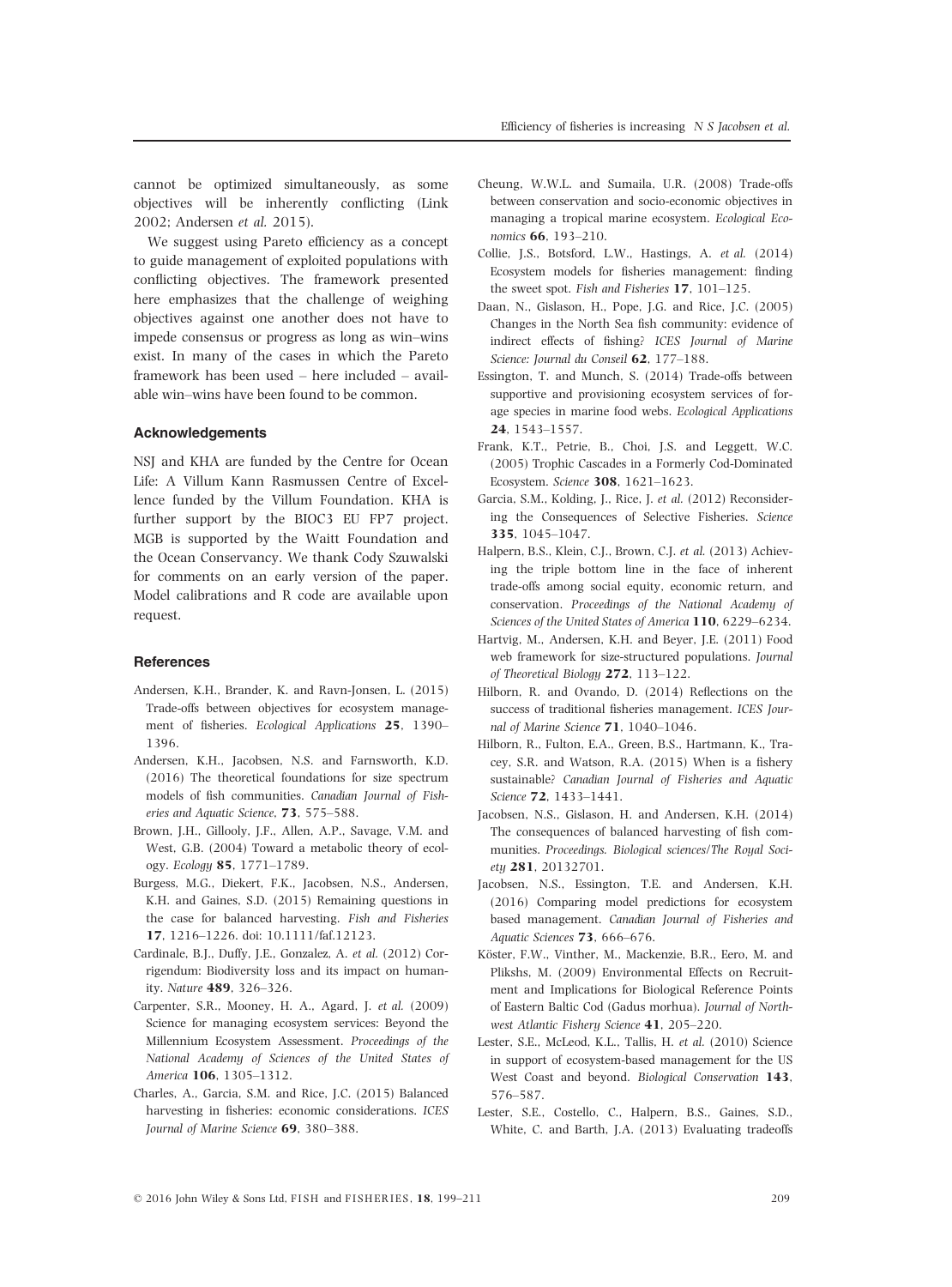among ecosystem services to inform marine spatial planning. Marine Policy 38, 80–89.

- Link, J.J.S. (2002) What does ecosystem-based fisheries management mean. Fisheries (Bethesda) 27, 18–21.
- Matsuda, H. and Abrams, P.A. (2006) Maximal Yields from Multispecies Fisheries Systems : Rules for Systems with Multiple Trophic Levels. America 16, 225–237.
- Odum, E.P., Odum, H.T. and Andrews, J. (1971) Fundamentals of Ecology, Vol. 3. Saunders, Philadelphia.
- Österblom, H., Gårdmark, A., Bergström, L. et al. (2010) Making the ecosystem approach operational-Can regime shifts in ecological- and governance systems facilitate the transition? Marine Policy 34, 1290–1299.
- Patrick, W.S. and Link, J.S. (2015) Hidden in plain sight: Using optimum yield as a policy framework to operationalize ecosystem-based fisheries management. Marine Policy 62, 74–81.
- Pikitch, E., Santora, E., Babcock, A. et al. (2004) Ecosystem-based fishery management. Science (New York, N.Y.) 305, 346–347.
- Pikitch, E.K., Rountos, K.J., Essington, T.E. et al. (2014) The global contribution of forage fish to marine fisheries and ecosystems. Fish and Fisheries 15, 43–64.
- Plaganyi, E.E. and Essington, T.E. (2014) When the SURFs up, forage fish are key. Fisheries Research 159, 68–74.
- Plagányi, É.E., Punt, A.E., Hillary, R. *et al.* (2014) Multispecies fisheries management and conservation: tactical applications using models of intermediate complexity. Fish and Fisheries 15, 1–22.
- Polasky, S., Nelson, E., Lonsdorf, E., Fackler, P. and Starfield, A. (2005) Conserving species in a working landscape: land use with biological and economic objectives. Ecological Society of America 15, 1387– 1401.
- Polasky, S., Nelson, E., Camm, J. et al. (2008) Where to put things? Spatial land management to sustain biodiversity and economic returns. Biological Conservation 141, 1505–1524.
- Rassweiler, A., Costello, C., Hilborn, R. and Siegel, D. A. (2014) Integrating scientific guidance into marine spatial planning Integrating scientific guidance into marine spatial planning. Proceedings of the Royal Society B: Biological Sciences 281, 20132252.
- Reid, D.G., Graham, N., Suuronen, P., He, P. and Pol, M. (2016) Implementing balanced harvesting: practical challenges and other implications. ICES Journal of Marine Science doi: [10.1093/icesjms/fsv253.](http://dx.doi.org/10.1093/icesjms/fsv253)
- Ricard, D., Minto, C., Jensen, O.P. and Baum, J.K. (2012) Examining the knowledge base and status of commercially exploited marine species with the RAM Legacy Stock Assessment Database. Fish and Fisheries 13, 380–398.
- Rice, J. and Duplisea, D. (2014) Management of fisheries on forage species: the test-bed for ecosystem

approaches to fisheries. ICES Journal of Marine Science 71, 143–152.

- Rice, J. and Gislason, H. (1996) Patterns of change in the size spectra of numbers and diversity of the North Sea fish assemblages, as reflected in surveys and models. ICES Journal of Marine Science 53, 1214–1225.
- Skern-Mauritzen, M., Ottersen, G., Handegard, N.O. et al. (2016) Ecosystem processes are rarely included in tactical fisheries management. Fish and Fisheries 17, 165–175.
- Smith, A.D., Sainsbury, K.J. and Stevens, R.A. (1999) Implementing effective fisheries-management systems – management strategy evaluation and the Australian partnership approach. CES Journal of Marine Science 56, 967–979.
- Smith, A.D.M., Brown, C.J., Bulman, C.M. et al. (2011) Impacts of fishing low-trophic level species on marine ecosystems. Science (New York, N.Y.) 333, 1147–1150.
- Stevens, J.D., Bonfil, R., Dulvy, N.K. and Walker, P.A. (2000) The effects of fishing on sharks, rays, and chimaeras (chondrichthyans), and the implications for marine ecosystems. ICES Journal of Marine Science: Journal du Conseil 57, 476–494.
- Ursin, E. (1973) On the prey size preferences of cod and dab. Meddelelser fra Danmarks Fiskeri- og Havundersøgelser 7, 85–98.
- Van Leeuwen, A., De Roos, A.M. and Persson, L. (2008) How cod shapes its world. Journal of Sea Research 60, 89–104.
- Walters, C.J., Christensen, V., Martell, S.J. and Kitchell, J.F. (2005) Possible ecosystem impacts of applying MSY policies from single-species assessment. ICES Journal of Marine Science 62, 558–568.
- White, C., Halpern, B.S. and Kappel, C.V. (2012) Ecosystem service tradeoff analysis reveals the value of marine spatial planning for multiple ocean uses. Proceedings of the National Academy of Sciences 109, 4696-4701.
- Zhou, S., Smith, A.D.M., Punt, A.E. et al. (2010) Ecosystem-based fisheries management requires a change to the selective fishing philosophy. Proceedings of the National Academy of Science U.S.A. 107, 9485–9489.
- Zhou, S., Smith, A.D. and Knudsen, E.E. (2015) Ending overfishing while catching more fish. Fish and Fisheries 16, 716–722.

# Supporting Information

Additional Supporting Information may be found in the online version of this article:

Appendix S1. Content

Table A1. List of parameters.

Figure C1. Temporal spawner biomass (metric tons) from the North Sea.

Figure C2. Temporal spawner biomass (metric tons) from the Baltic Sea.